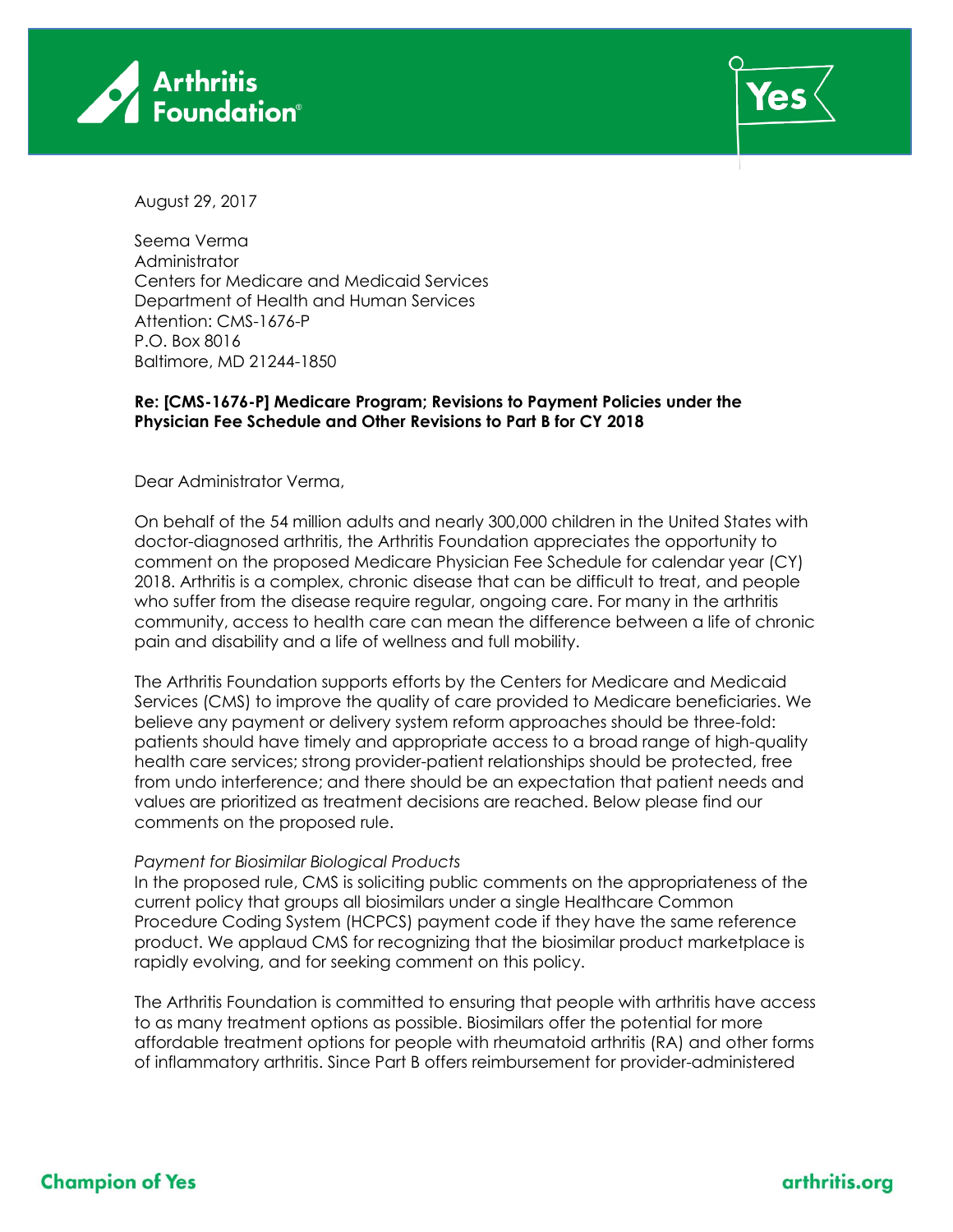



therapies and two of the biosimilars on the market are infused drugs indicated for RA, we have a particular interest in this section of the proposed rule.

The Arthritis Foundation urges CMS to revise its current policy in the final rule. Treating biosimilars as multiple source products stands counter to the intent of the Biologic Price Competition and Innovation Act and serves as a disincentive for manufacturers to invest the time and money necessary to obtain approval for new indications. Biosimilar medications are not generics, and should be treated separately in how they are coded and reimbursed.

Importantly, the current policy is detrimental to, and reduces the focus on, patient access, especially for those patients who have yet to find a therapy that works for them. A critical component to increasing access and affordability is ensuring patients benefit from a robust marketplace with sufficient competition. Since response rates to therapy vary widely, it is important that patients have access to as many innovative therapies as possible. As the biosimilar marketplace evolves, we are also concerned about the potential for patient access issues in the commercial market, whereby patients may be required to use the biosimilar even if they are stable on the reference product, as well as challenges rheumatologists may face prescribing a biosimilar because of formulary restrictions. The former is critical for continuity of care, since patients who are stable on a drug should be able to remain on that drug; the latter leaves patients without access to a full range of treatment options. We believe CMS has a responsibility to develop sound reimbursement policy to ensure patient access and to serve as a model for the commercial market.

In addition, patient and provider education about biosimilars is critical. Over the last several months, the Arthritis Foundation has undertaken a project to understand the most pressing healthcare challenges facing people with arthritis. The project included an assessment of the current state of awareness surrounding biosimilars among adults with RA. Among the findings, we learned that a majority of surveyed adults with RA would want to know if they were being given a biosimilar replacement instead of the biologic. Respondents also indicated that they rely heavily on their health care provider when it comes to appropriate treatments for their disease. We strongly encourage CMS to reinforce and protect this patient-provider relationship.

We urge CMS to reverse the current policy on biosimilar reimbursement and assign each biosimilar its own reimbursement code, and to allocate resources to patient and provider education.

#### *Request for Information (RFI)*

The Arthritis Foundation appreciates the opportunity to provide comments on the RFI included with the proposed rule regarding ways to reduce regulatory burdens for clinicians and patients and their families. We are particularly concerned about the challenges people with arthritis face in accessing and affording health care. Today, the onus is on the patient to ensure they receive the benefits and coverage they

## arthritis.org